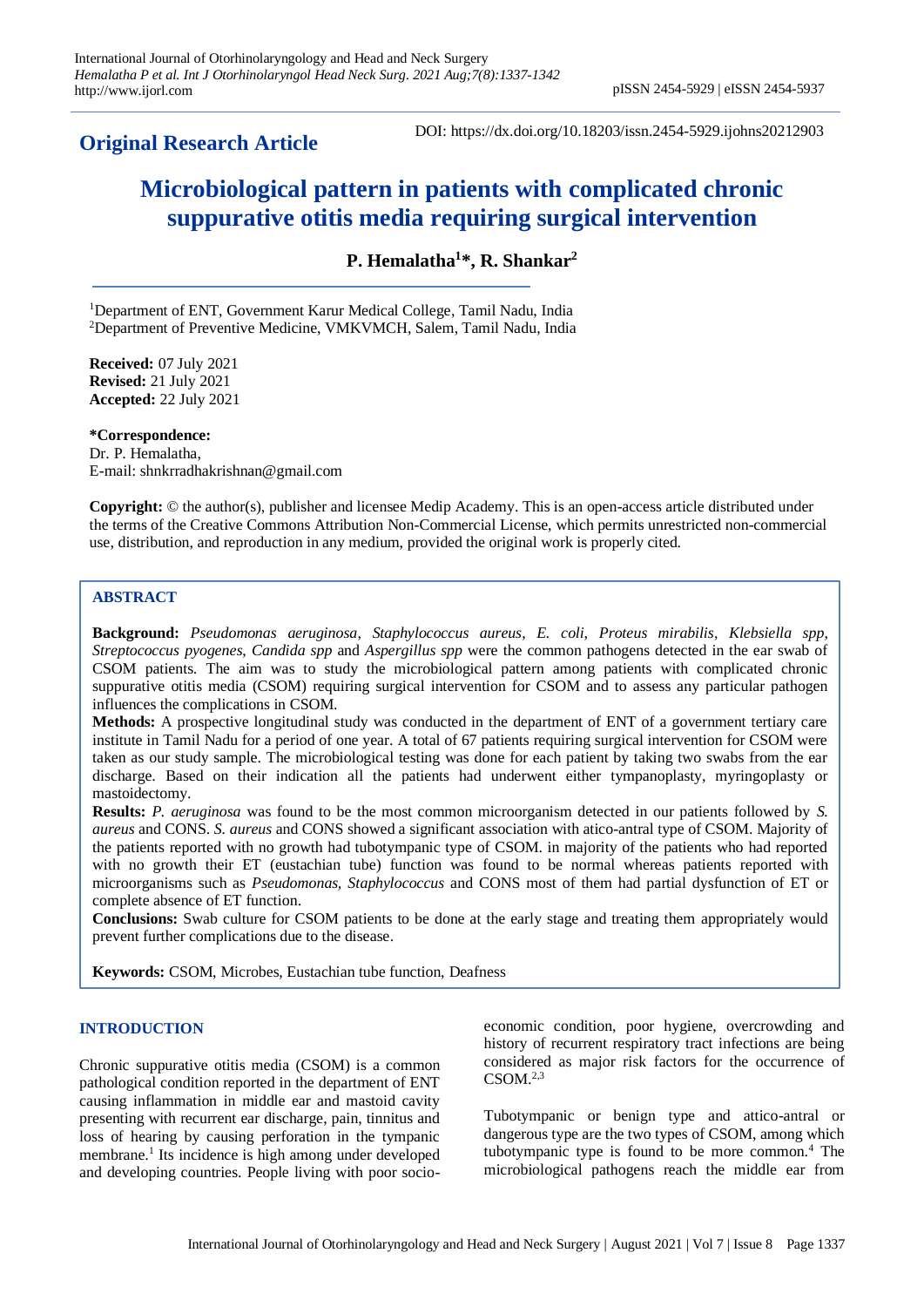nasopharynx through ET and inwards through a nonintact tympanic membrane. Infection can later spread from middle-ear to major vital structures like mastoid, facial nerve, labyrinth, lateral sinus, meninges and brain causing mastoid abscess, facial nerve palsy, hearing loss, lateral sinus thrombosis, meningitis and intracranial abscess.5,6 Previous studies had shown that the most common bacterial pathogens that were isolated in CSOM patients were *P. aeruginosa* and *S. aureus*. The other common isolates were *E. coli*, *P. mirabilis*, *K. spp., S. pyogenes*, *Candida spp.* and *Aspergillus spp*. The isolation of the pathogen vary according to their geographical area and other demographic factors.<sup>7</sup>Data related to the true prevalence of particular pathogens is very much limited as because of contamination with normal skin flora like *S. epidermidis*, diphtheroids and anaerobic organisms such as *Propionibacterium* acne while performing the swab collection specimen from the patient. Systemic and topical antibiotics along with aural toileting are the main stay of treatment in uncomplicated cases of CSOM.<sup>8</sup> The most common complication of CSOM is tympanic membrane perforation for which surgical intervention in the form of tympanoplasty, myringoplasty or mastoidectomy is the treatment of choice. Understanding the microbiological aspect in CSOM is important for effectively treating the patients and preventing the complications and antibiotic resistance.<sup>9</sup> Studies done so far has seen the microbiological agents in patients presenting with uncomplicated CSOM and not much studies had been conducted in patients with complicated CSOM and so the present study was aimed to study the microbiology among patients with complicated CSOM requiring surgical intervention for CSOM and to assess any particular pathogen influences the complications in CSOM.

#### **METHODS**

A prospective longitudinal study was conducted in the department of ENT of a government tertiary care institute in Tamil Nadu for a period of one year between June 2014 and May 2015. The study was started after getting clearance from the institutional ethical committee. All patients diagnosed with chronic suppurative otitis media of both mucosal and squamous type who were requiring surgical intervention in the form of tympanoplasty, myringoplasty and mastoidectomy were taken as our study subjects. Patients less than 15 years, patients with fungal infection and tumors in the nasopharynx were excluded from the study. A purposive sampling method was followed to determine the sample size, all the patients satisfying the inclusion and exclusion criteria and were reported during the study period were taken as our study sample. Based on the inclusion and exclusion criteria the total sample size taken for our study was 67 patients. Informed consent was obtained from all the study subjects enrolled in the study. A complete ENT examination was done on all patients and their hearing function was assessed using pure tone audiometry to assess the level of hearing loss in decibels.

The microbiological testing was done for each patient by taking two swabs from the ear discharge which were collected under strict aseptic precautions without surface contamination and were carefully transported to the microbiology department. One swab was used for Gram's staining and the other was inoculated on nutrient agar, blood agar and MacConkey agar for performing the culture. After overnight incubation at 37°C the culture plates were observed for microbiological growth. Single colony was stained using Gram's method from each culture plate and hanging drop method was performed if gram negative bacilli were identified. The cultured bacteria were then subjected to various biochemical tests depending on the presence of the organism like catalase test, oxidase test, urea hydrolysis test, phenol red test.

ET function was assessed by valsalva manoeuvre, seigalization, saccharine test and methylene blue dye test. Otoendoscopic examination and nasal endoscopy was performed to assess the middle ear, ossicles and the ear drum. Based on their indication all the patients had underwent either tympanoplasty, myringoplasty or mastoidectomy. Intravenous antibiotics and the analgesics were given in the postoperative period and the sutures were removed in the 7th or 9th postoperative day depending upon the condition of the wound. After discharge, the patients were reviewed once in 15 days for 3 months and once a month for another 3 months.

The outcome of the surgery was measured as successful: the healed graft with proper middle ear aeration; failure: retracted or atelectatic graft or graft failure secondary to otitis media.

All the data were entered and analysed using SPSS version 24. Mean and SD was derived for all parametric variables and percentage for all frequency variables. Chisquare test was used to derive the statistical inference between the independent and outcome variable.

#### **RESULTS**

The age and gender wise distribution of the study subjects showed that majority of the patients with CSOM were in the age group between 10 and 30 years and only 3% of the study subjects were more than 50 years of age. Females were more commonly involved than males with a male:female ratio of 1:2.1 (Table 1). CSOM type was classified as atico-antral and tubotympanic type. Based on the side of involvement of the ear left side ear is more commonly involved than the right side or bilateral involvement. Atico-antral type of CSOM was more common in unilateral ear involvement whereas tubotympanic type of CSOM was more common in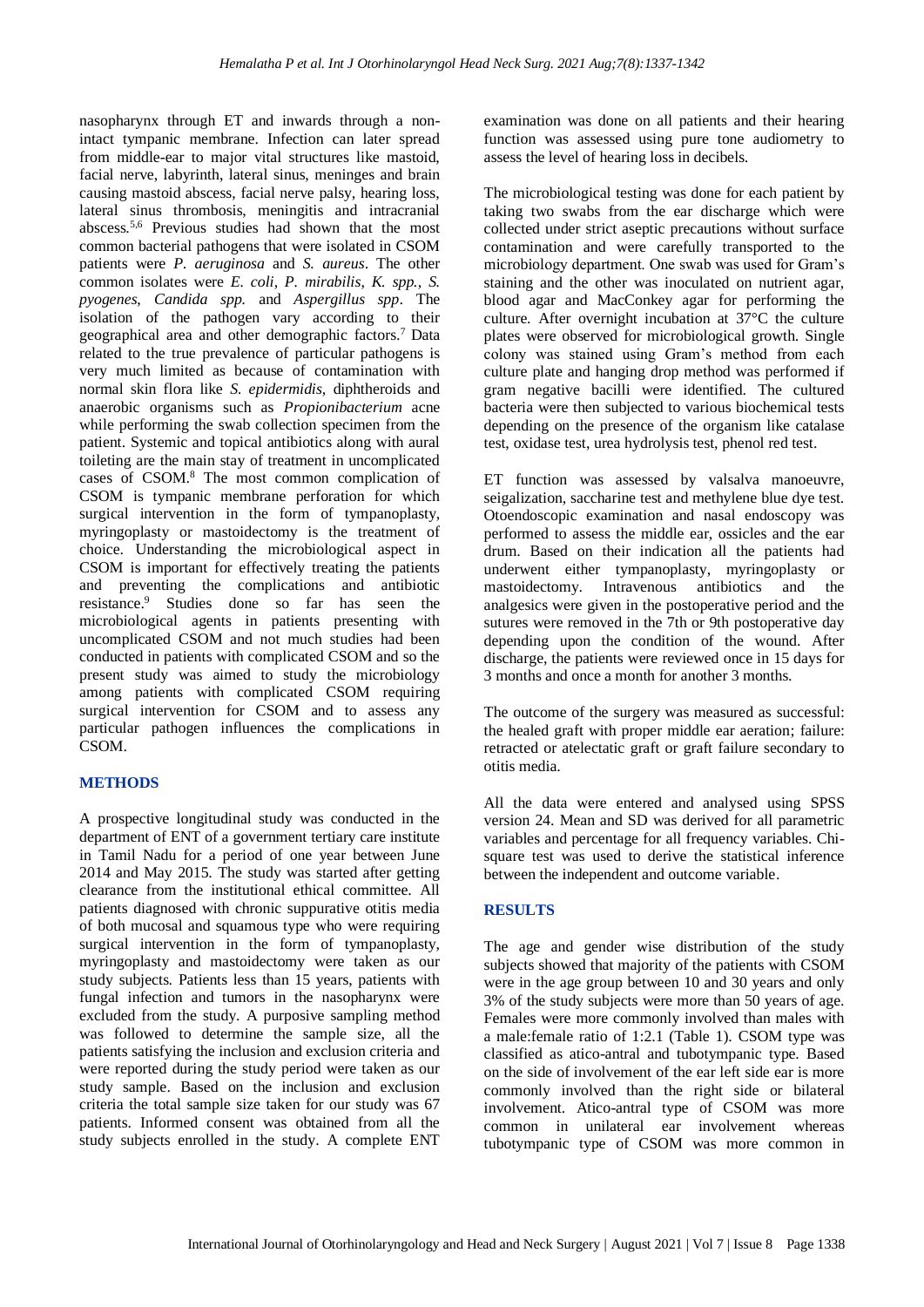bilateral ear involvement and it was also seen that tubotympanic type was more common in older age group and atico-antral being more common in younger age group patients (Table 2). Ear swabs were taken for all patients and were sent to microbiology department for isolation of the microorganism. *P. aeruginosa* was found to be the most common microorganism detected in our patients followed by *S. aureus* and CONS and the other less common organisms seen were *Streptococcus, Klebsiella, Citrobacter* and MRSA. In 30% of the patients with CSOM no growth was reported in the ear swab. No specific age group had shown significant association for any specific microorganism (Table 3). Association between a particular microorganism and the type of CSOM was seen among the study subjects and it was shown that few microorganism had shown a significant association with a particular type of CSOM, *S. aureus* and CONS showed a significant association with atico-antral type of CSOM. Most of the other microorganisms like *Pseudomonas* and *Streptococcus* did not show association with any particular type of CSOM. Majority of the patients reported with no growth had tubotympanic type of CSOM (Table 4). Similarly association between the microorganism detected and the ET function was seen among the patients with CSOM. It was shown that in majority of the patients who had reported with no growth their ET function was found to be normal whereas patients reported with microorganisms such as *Pseudomonas, Staphylococcus* and CONS most of them had partial dysfunction of ET or complete absence of ET function and the association was found to be statistically significant (Table 5). Hearing loss was assessed using pure tone audiometry and it was graded as mild (20-40 db loss), moderate (40-70 db loss) and severe (more than 70 db loss). The presence of microorganism in the ear swab and its association with hearing loss showed that there was no statistical significant association between the type of microorganism and the degree of hearing loss, whereas majority of the patients reported with no growth showed mild to moderate hearing loss and its association was found to be statistically significant (Table 6).

### **Table 1: Age and gender wise distribution of the study subjects.**

| Age group (in years) | <b>Gender</b> | Total $(\% )$  |          |
|----------------------|---------------|----------------|----------|
|                      | Male $(\% )$  | Female $(\% )$ |          |
| $10 - 20$            | 5(23.8)       | 10(21.7)       | 15(22.3) |
| 21-30                | 9(42.8)       | 21(45.6)       | 30(44.7) |
| 31-40                | 6(28.5)       | 10(21.7)       | 16(23.8) |
| $41 - 50$            | 1(4.7)        | 3(6.5)         | 4(5.9)   |
| $>50$                | $_{0}$        | 2(4.3)         | 2(2.9)   |
| <b>Total</b>         | 21 (100)      | 46(100)        | 67 (100) |

#### **Table 2: Distribution of the study subjects based on the type of CSOM.**

| Age group (in years) | <b>B/L CSOM</b> |                 | <b>R CSOM</b> |         | L CSOM   |                |               |
|----------------------|-----------------|-----------------|---------------|---------|----------|----------------|---------------|
|                      | $AA($ % $)$     | TT <sub>0</sub> | $AA($ %)      | TT(%)   | AA(%)    | TT(%)          | Total $(\% )$ |
| $10 - 20$            | 2(66.6)         | 1(6.6)          | 4(33.3)       | 1(14.2) | 6(28.5)  | 1 (11.1)       | 15(22.3)      |
| $21 - 30$            | 1(33.3)         | 10(66.6)        | 6(50)         | 2(28.5) | 8(38)    | 3(33.3)        | 30(44.7)      |
| $31 - 40$            |                 | 2(13.3)         | 1(8.3)        | 3(42.8) | 6(28.5)  | 4(44.4)        | 16(23.8)      |
| $41 - 50$            |                 | 1(6.6)          | 1(8.3)        | 1(14.2) | 1(4.7)   | $\overline{0}$ | 4(5.9)        |
| >50                  |                 | 1(6.6)          | $\Omega$      | 0       |          | 1 (11.1)       | 2(2.9)        |
| <b>Total</b>         | 3(100)          | 15 (100)        | 12 (100)      | 7(100)  | 21 (100) | 9(100)         | 67 (100)      |

# **Table 3: Age wise distribution of the prevalence of various micro-organisms detected among the patients with CSOM.**

|                         | Age group (in years) |               |                |                         |                |               |
|-------------------------|----------------------|---------------|----------------|-------------------------|----------------|---------------|
| <b>Micro-organisms</b>  | $10-20$ (N=15)       | $21-30(N=30)$ | $31-40$ (N=16) | 41-50                   | $>50$ (N=2)    | Total $(\% )$ |
|                         | $\frac{6}{2}$        | $($ %)        | $\frac{9}{6}$  | $(N=4)$ $(\frac{9}{6})$ | (%)            |               |
| P. aeruginosa           | 4(18.1)              | 12(54.5)      | 4(18.1)        | 1(4.5)                  | 1(4.5)         | 22 (100)      |
| S. aureus               | 5(55.5)              | 3(33.3)       | 1(11.1)        | $\Omega$                | 0              | 9(100)        |
| S. pneumoniae           |                      |               | 2(100)         | $\Omega$                |                | 2(100)        |
| <b>CONS</b>             | 3(33.3)              | 5(55.5)       | 1(11.1)        | $\Omega$                | $\overline{0}$ | 9(100)        |
| <b>Citrobacter</b>      |                      |               | 1(100)         |                         | 0              | 1(100)        |
| Klebsiella spp          | 1(50)                | $\Omega$      | 1(50)          | $\Omega$                | $\theta$       | 2(100)        |
| <b>Enterococcus spp</b> |                      | 1(100)        | $\theta$       | $\Omega$                | $\Omega$       | 1(100)        |
| <b>MRSA</b>             | $\Omega$             | 0             | $\Omega$       | 1(100)                  | $\Omega$       | 1(100)        |
| No growth               | 2(10)                | 9(45)         | 6(30)          | 2(10)                   | 1(5)           | 20 (100)      |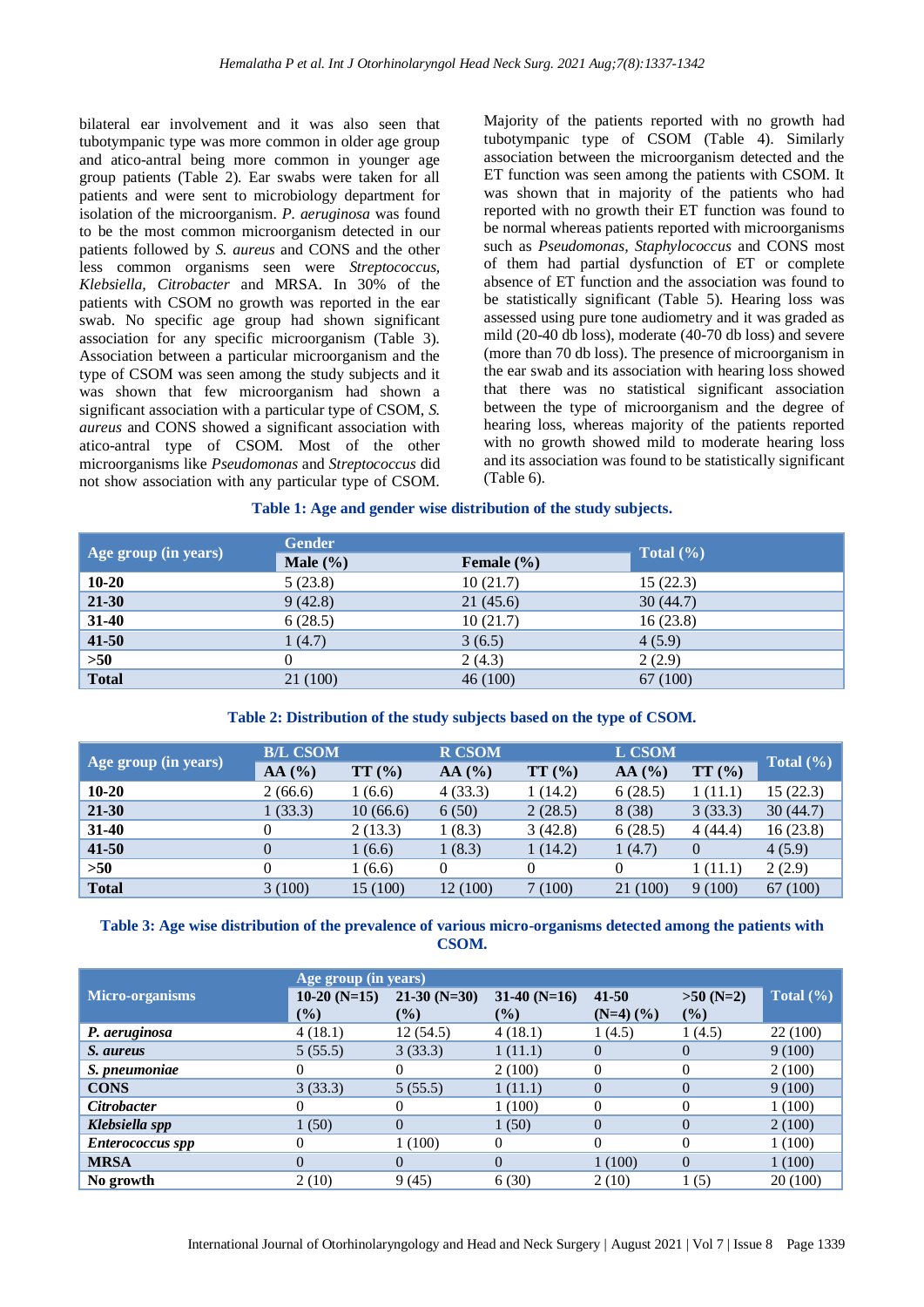#### **Table 4: Distribution of the study subjects based on the various micro-organisms detected and the type of CSOM.**

| Micro-organisms         | <b>Type of CSOM</b>  |                      | P value       |         |
|-------------------------|----------------------|----------------------|---------------|---------|
|                         | Atico-antral $(\% )$ | Tubotympanic $(\% )$ | Total $(\% )$ |         |
| P. aeruginosa           | 13 (59)              | 9(41)                | 22 (100)      | 0.0614  |
| S. aureus               | 7(77.7)              | 2(22.3)              | 9(100)        | < 0.005 |
| S. pneumoniae           | 0                    | 2(100)               | 2(100)        | 0.139   |
| <b>CONS</b>             | 6(66.6)              | 3(33.3)              | 9(100)        | 0.0217  |
| <b>Citrobacter</b>      | 1(100)               | 0                    | 1(100)        | 0.519   |
| Klebsiella spp          | 1(50)                | 1(50)                | 2(100)        | 1.000   |
| <b>Enterococcus spp</b> | 1(100)               | 0                    | 1(100)        | 0.187   |
| <b>MRSA</b>             | $\Omega$             | 1(100)               | 1(100)        | 0.168   |
| No growth               | 8(40)                | 12(60)               | 20(100)       | 0.0712  |
| <b>Total</b>            | 37(55.2)             | 30(44.7)             | 67 (100)      |         |

# **Table 5: Distribution of the study subjects based on the various micro-organisms detected and the function of ET.**

|                         | <b>ET</b> function     | <b>Total</b>                          |                                  |          |         |
|-------------------------|------------------------|---------------------------------------|----------------------------------|----------|---------|
| Micro-organisms         | <b>Present</b> $(\% )$ | <b>Partial</b><br>dysfunction $(\% )$ | <b>Totally</b><br>absent $(\% )$ | (%)      | P value |
| P. aeruginosa           | 5(22.7)                | 3(13.6)                               | 14(63.6)                         | 22 (100) | 0.0241  |
| S. aureus               | 2(22.2)                | $\theta$                              | 7(77.7)                          | 9(100)   | < 0.05  |
| S. pneumoniae           | $\theta$               |                                       | 2(100)                           | 2(100)   | 0.165   |
| <b>CONS</b>             | 2(22.2)                | 2(22.2)                               | 5(55.5)                          | 9(100)   | 0.0614  |
| <b>Citrobacter</b>      | 0                      | $\theta$                              | 1(100)                           | 1(100)   | 0.154   |
| Klebsiella spp          | $\overline{0}$         | 1(50)                                 | 1(50)                            | 2(100)   | 0.189   |
| <b>Enterococcus</b> spp | $\Omega$               | $\Omega$                              | 1(100)                           | 1(100)   | 0.216   |
| <b>MRSA</b>             | 1(100)                 | $\Omega$                              | $\Omega$                         | 1(100)   | 0.189   |
| No growth               | 10(50)                 | 4(20)                                 | 6(30)                            | 20 (100) | 0.0314  |
| <b>Total</b>            | 20(29.8)               | 10(14.9)                              | 37(55.2)                         | 67 (100) |         |

### **Table 6: Distribution of the study subjects based on the various micro-organisms detected and severity of hearing loss.**

|                         | Hearing loss (based on the results of<br>pure tone audiometry) |                           |                      |          |                |
|-------------------------|----------------------------------------------------------------|---------------------------|----------------------|----------|----------------|
| <b>Micro-organisms</b>  | Mild $(\% )$                                                   | <b>Moderate</b><br>$($ %) | <b>Severe</b><br>(%) | (9/0)    | <b>P</b> value |
| P. aeruginosa           | 10(45.4)                                                       | 7(31.8)                   | 5(22.7)              | 22 (100) | 0.319          |
| S. aureus               | 3(33.3)                                                        | 4(44.4)                   | 2(22.2)              | 9(100)   | 0.284          |
| S. pneumoniae           | 1(50)                                                          | 1(50)                     | 0                    | 2(100)   | 0.719          |
| <b>CONS</b>             | 5(55.5)                                                        | 3(33.3)                   | 1(11.1)              | 9(100)   | 0.139          |
| <b>Citrobacter</b>      | $\theta$                                                       | 1(100)                    | 0                    | 1(100)   | 0.812          |
| Klebsiella spp          | $\overline{0}$                                                 | 2(100)                    | $\theta$             | 2(100)   | 0.671          |
| <b>Enterococcus</b> spp | $\Omega$                                                       | $\Omega$                  | 1(100)               | 1(100)   | 0.831          |
| <b>MRSA</b>             | 1(100)                                                         | $\theta$                  | $\Omega$             | 1(100)   | 0.828          |
| No growth               | 5(25)                                                          | 13(65)                    | 2(10)                | 20(100)  | 0.0318         |
| <b>Total</b>            | 25(37.3)                                                       | 31(46.2)                  | 11(16.4)             | 67 (100) |                |

### **DISCUSSION**

In developing countries like India CSOM is one of the predominant cause of preventable hearing loss and which on long term would have an adverse effect on language development, auditory processing, educational process and cognitive development. So early identification and effective treatment of CSOM would help in preventing the complications due to CSOM.<sup>10</sup> Studies done earlier on CSOM were all mainly pertaining to the clinical profile and few studies have been done on microbiological aspect with regard to CSOM and not much were done on patients of CSOM with complications and so the present study was conducted on 67 patients with CSOM who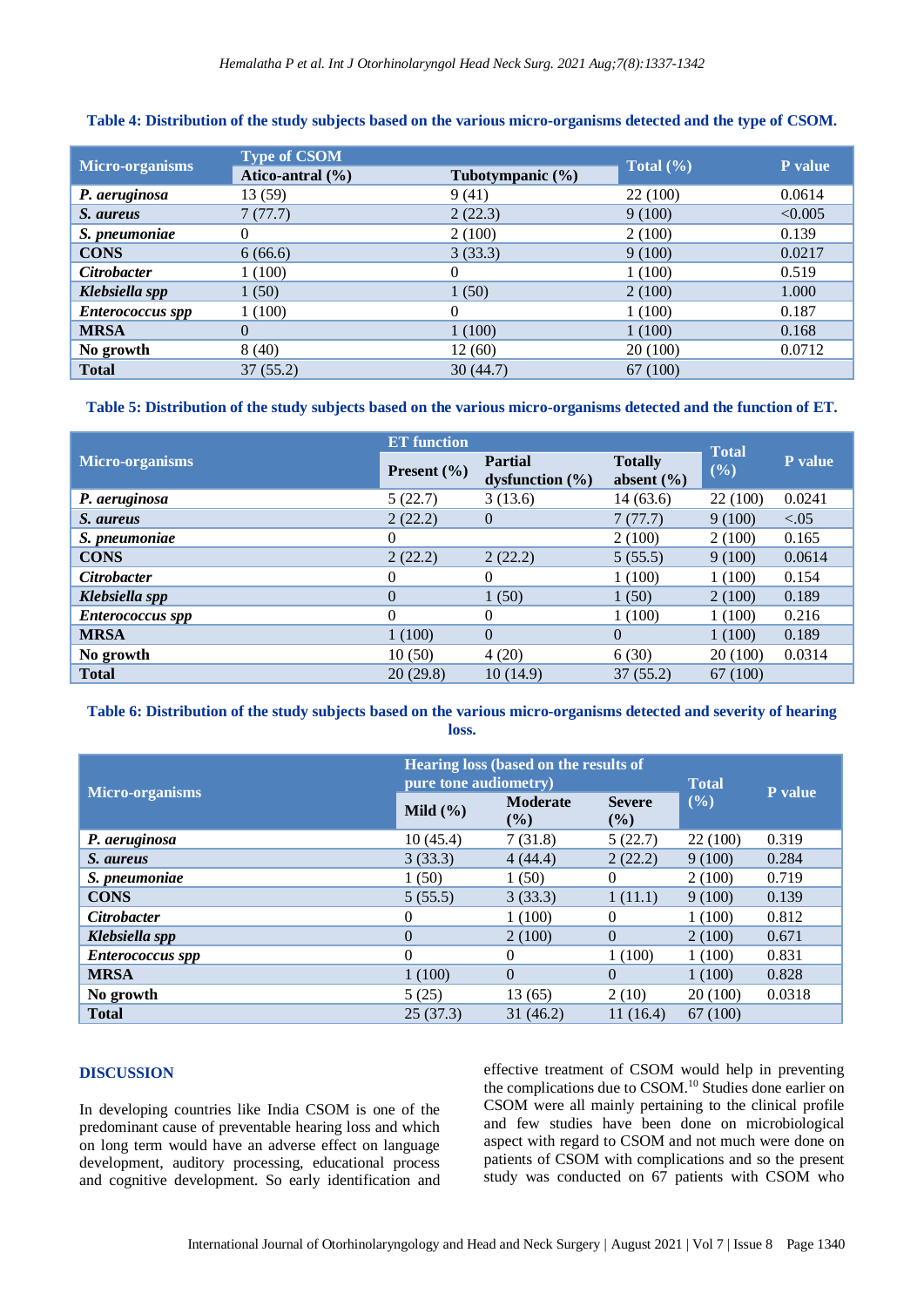were requiring surgical interventions. Microbiological culture was performed on all patients with the ear swabs and the overall culture positivity rate was found to be 70% in the present study. In our study we found CSOM was more prevalent in the 2nd and 3rd decade of life which accounts for 65% and it was almost in par with the studies done by the earlier researchers.<sup>11-13</sup> Frequent upper respiratory tract infection, poor hygiene and usage of unconventional ear drops for ear infections would initiate the proliferation of opportunistic pathogens. The male:female ratio of the present study is 1:2.1 with females being more commonly affected than the males and the findings is similar to the study done by Mansoor et al and Loy et al and it was contrast to the study done by Kumar et al and Poorey et al, where they have quoted males were more commonly affected with CSOM than the females.1,8,14,15 This difference could be only an incidental finding as no knowledge of anatomical differences in the ear structures of male and female has been reported. The ear swab culture done on our patients showed positivity in 47 patients out of 67 with an overall incidence rate of 70%, the results of the studies done by other authors also showed more or less a similar finding.<sup>16,17</sup> A study done in Pakistan by Aslam et al showed 76% of the swab samples showed growth in the culture report, another study in India done by Poorey et al showed growth in 82% of the samples and in most of the studies majority of the subjects showed mono-microbial growth and mixed growth was seen in less than 10% of the patients with CSOM.<sup>15,18</sup> A study done in Iran had showed 100% mono-microbial etiology in CSOM patients.<sup>19</sup> Difference in results of various authors could have been due to the difference in the patient population studied and geographical variations. The predominant microbe detected in our study was *Pseudomonas* followed by *S. aureus* and CONS and it was almost in par with the previous studies reported from India, Nigeria and Pakistan, whereas few studies done in colder regions of Iran and in certain parts of India, *S. aureus* was found to be the most common microbe among the 67 patients with CSOM requiring surgical intervention.<sup>8,11,13,19,20</sup> *Pseudomonas* was the predominant cause of CSOM in tropical regions but it was not a usual habitat of upper respiratory tract and so it could be considered as a secondary invader to the middle ear cavity due to a defect in the tympanic membrane. In the present study most of the patients with atico-antral type of CSOM their ear swab results showed growth of either pseudomonas or staphylococcus organism compared to tubotympanic type of CSOM and it was in par with the previous study done by Mahajan et al in 2019.<sup>21</sup> Study done by Deb et al showed that *Staphylococcus* and *Pseudomonas* were the two most common organism isolated in the culture of the ear swab among patients with tubotympanic type of CSOM. So it can be quoted that type of microbe in the ear swab do not influence the type of CSOM.<sup>22</sup> In our study majority of the patients whose culture report was negative had tubotympanic type of CSOM. Further our study also showed that majority of the patients who had acquired *Pseudomonas* or *Staphylococcus* had complete

absence of ET function whereas patients with culture showing no growth their ET function was found to be normal and majority of them had mild hearing loss whereas patients with culture showing microbes had moderate to severe hearing loss. No studies done so far had mentioned about the association between the presence of microbe and ET function or hearing loss and so we can't totally infer that the presence of microbes have an influence in ET function and hearing loss and so more studies has to be conducted to proof the association between the presence of microorganism and ET function and hearing loss.

The only limitation of the present study was the sample size and the sampling technique, which was because of time and logistic constraint.

# **CONCLUSION**

*Pseudomonas* and *Staphylococcus* were found to be the most common microorganism reported among the patients with CSOM requiring surgical intervention. Further our study found an association between the presence of microorganism and absence of ET function with moderate to severe hearing loss and patients with no microbes detected in swab culture had a better hearing and ET function. So it can be recommended that swab culture for CSOM patients to be done at the early stage and treating them appropriately would prevent further complications due to the disease.

*Funding: No funding sources*

*Conflict of interest: None declared Ethical approval: The study was approved by the Institutional Ethics Committee*

#### **REFERENCES**

- 1. Kumar H, Seth S. Bacterial and fungal study of 100 cases of chronic suppurative otitis media. J Clin Diagn Res. 2011;5(6):1224-7.
- 2. Acuin J. Chronic suppurative otitis media, burden of illness and management options. Geneva: WHO Publications; 2004.
- 3. Ologe FE, Nwawolo CC. Chronic suppurative otitis media in school pupils in Nigeria. East Afr Med J. 2003;80(3):130-4.
- 4. Rout MR, Mohanty D, Vijaylaxmi Y, Kamalesh B, Chakradhar M. Prevalence of cholesteatoma in chronic suppurative otitis media with central perforation. Indian J Otol. 2012;18(1):7-10.
- 5. Morris PS, Leach AJ. Prevention and management of chronic suppurative otitis media in aboriginal children: A practical approach. Comm Ear Hearing. 2007;4:22-5.
- 6. Roland PS. Chronic otitis media: a clinical overview. Ear Nose Throat J. 2002;81(1):8-10.
- 7. Vartiainen E, Vartiainen J. Effect of aerobic bacteriology on the clinical presentation and